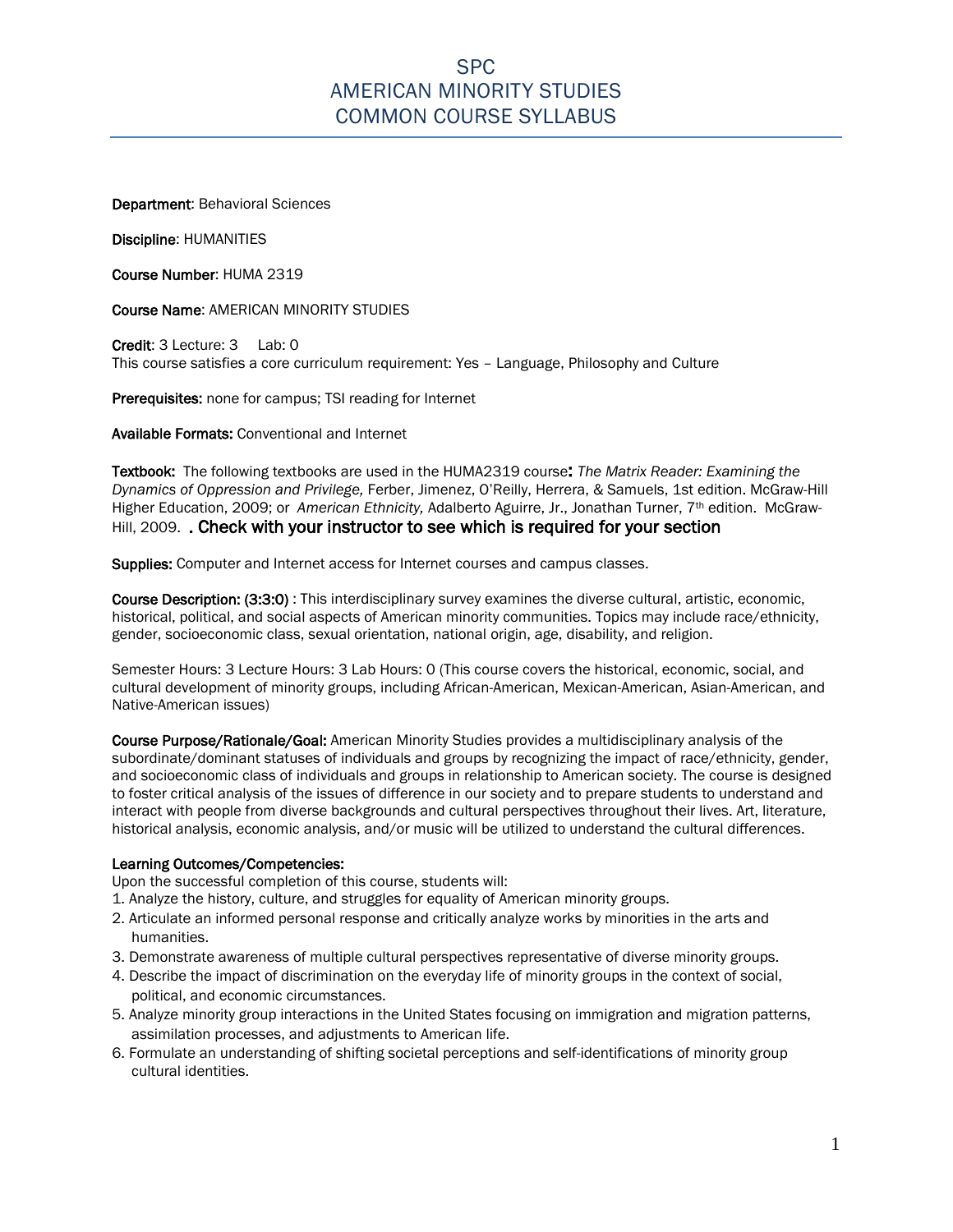### Core Objectives:

- Communication skills- to include effective written, oral and visual communication.
- Critical thinking skills- to include creative thinking, innovation, inquiry and analysis, evaluation and synthesis of information.
- Social Responsibility- to include the demonstrated intercultural knowledge and competence, knowledge of civic responsibility, and the ability to engage effectively in regional, national and global communities.
- Personal Responsibility-to include the ability to connect choices, actions, and consequences to ethical decision-making.

Texas Coordinating Board Approval Number……………………………….… 45.1101.53 25

Course Requirements: To maximize the potential to complete this course, a student should attend all class session, complete all homework assignments, and complete all examinations. The specific course requirements are listed on the individual instructor's course information sheet.

### Course Evaluation:

Please see the instructor's course information sheet for specific items used in evaluating student performance.

Attendance Policy: Students are expected to attend all classes in order to be successful in a course. The student may be administratively withdrawn from the course when absences become excessive as defined in the course syllabus.

When an unavoidable reason for class absence arises, such as illness, an official trip authorized by the college or an official activity, the instructor may permit the student to make up work missed. It is the student's responsibility to complete work missed within a reasonable period of time as determined by the instructor. Students are officially enrolled in all courses for which they pay tuition and fees at the time of registration. Should a student, for any reason, delay in reporting to a class after official enrollment, absences will be attributed to the student from the first class meeting.

Students who enroll in a course but have "Never Attended" by the official census date, as reported by the faculty member, will be administratively dropped by the Office of Admissions and Records. A student who does not meet the attendance requirements of a class as stated in the course syllabus and does not officially withdraw from that course by the official census date of the semester, may be administratively withdrawn from that course and receive a grade of "X" or "F" as determined by the instructor. Instructors are responsible for clearly stating their administrative drop policy in the course syllabus, and it is the student's responsibility to be aware of that policy.

It is the student's responsibility to verify administrative drops for excessive absences through MySPC using his or her student online account. If it is determined that a student is awarded financial aid for a class or classes in which the student never attended or participated, the financial aid award will be adjusted in accordance with the classes in which the student did attend/participate and the student will owe any balance resulting from the adjustment.

#### Academic Appeals Procedure INFORMAL APPEAL

1. The student should schedule an appointment with the instructor of the course to discuss the final grade or discipline action.

2. If the student is still not satisfied, he/she should schedule an appointment with the appropriate department chairperson to discuss the situation. (The chairperson may request that the instructor also be present.) 3. If the student is still not satisfied, he/she should schedule an appointment with the Divisional Dean to discuss the situation. (The dean may request that the chairperson also be present.)

4. If the student is still not satisfied, he/she should be advised of the formal appeal process.

### FORMAL APPEAL

1. If the student is not satisfied with the results of the Informal Appeal, he/she should provide the following information, in writing, to the Vice President for Academic Affairs: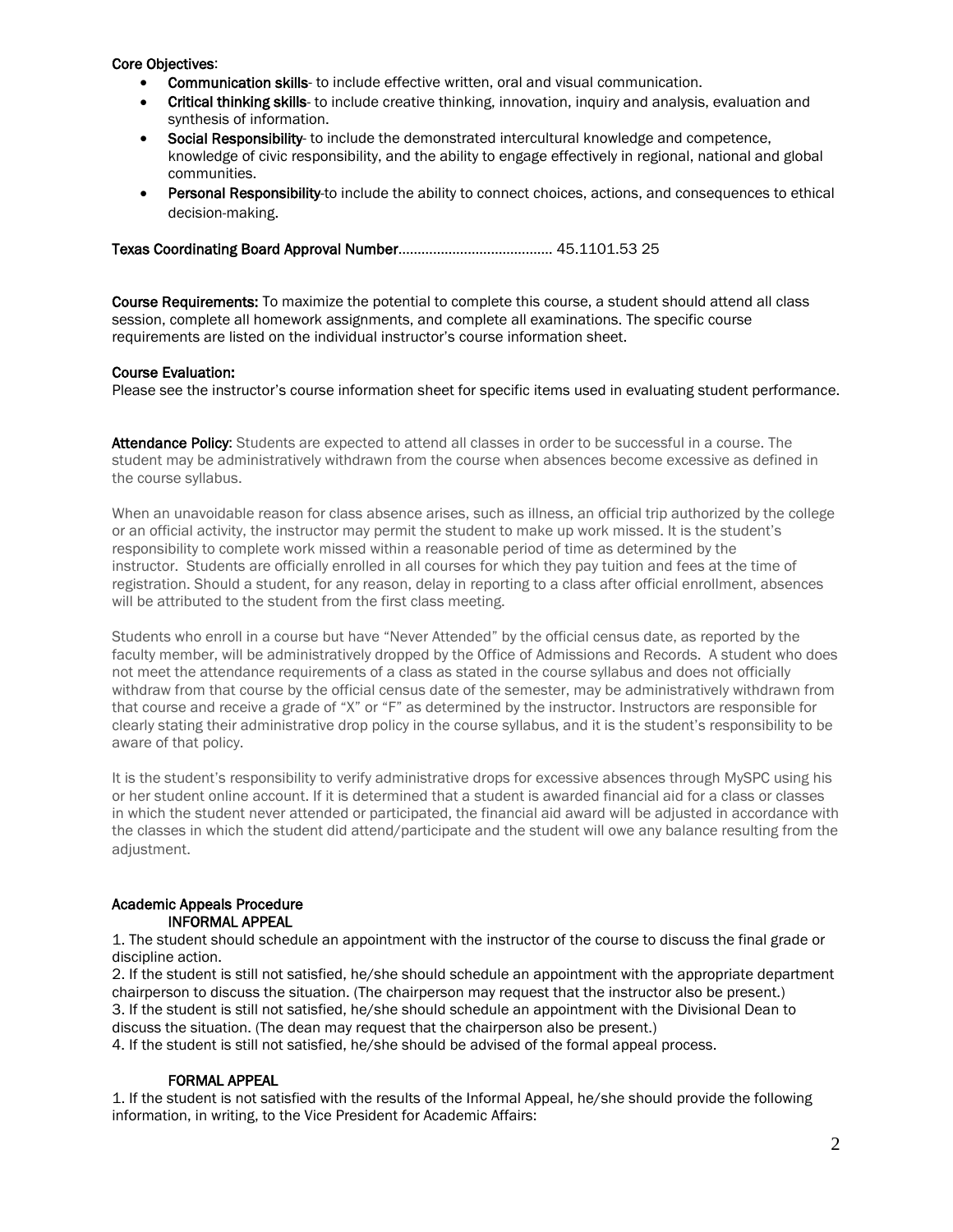a. A request for a formal appeals hearing. b. A brief statement of what is being appealed. c. The basis for the appeal. d. Pertinent facts relating to the appeal.

NOTE: The agenda of the appeals hearing will include only those factors documented in the student's appeal request letter.

2. The Vice President for Academic Affairs of South Plains College, will determine the date, time and place of the hearing, and notify the student accordingly.

### THE HEARING

1. Composition of the appeals committee:

 a. Vice President for Academic Affairs will preside over the hearing. b. Faculty member of the student's choice. c. Faculty member and student of the Vice President for Academic Affairs. d. President of the Student Body/Student Advisory Council. e. Vice President of Student Affairs.

2. Other persons who should be available at the hearing:

 a. The student who requested the hearing. b. The faculty member involved. c. Anyone the student or faculty member wishes to be present to substantiate the case. d. Chairperson and Divisional Dean. 3. Hearing Procedure: The Committee will hear the student's appeal during which the parties to the controversy, and such representatives as desired, will present all facts relating to the case. Consequently, the committee will recommend appropriate action by majority vote.

4. The termination of the hearing finalizes the academic appeal procedure.

### APPEAL RESTRICTIONS

1. Only final grades or dismissal resulting from academic discipline will be considered. 2. The instructor's teaching ability or expertise will not be considered during the hearing. 3. No grade or disciplinary action can be formally appealed after a period of six (6) months from the date that the student is informed.

### Standard Written English REQUIREMENT:

All written assignments should be presented using the conventions of Standard Written English. South Plains College requires all students to become proficient in "academic English," a form of English that is typically used in academic, professional, and business contexts. While slang, regional idioms, and informal kinds of selfexpression are appropriate in some contexts, they are out of place in academic writing. Writing instructors and professors in courses across the campus expect all students to demonstrate proficiency in using the conventions of academic English in their written work, whether it is in-class exams or take-home essays. Each instructor may also add additional requirements regarding written assignments that are contained in your syllabus.

### Equal Opportunity Statement

South Plains College strives to accommodate the individual needs of all students in order to enhance their opportunities for success in the context of a comprehensive community college setting. South Plains College does not discriminate on the basis of race, color, national origin, sex, disability or age in its programs and activities.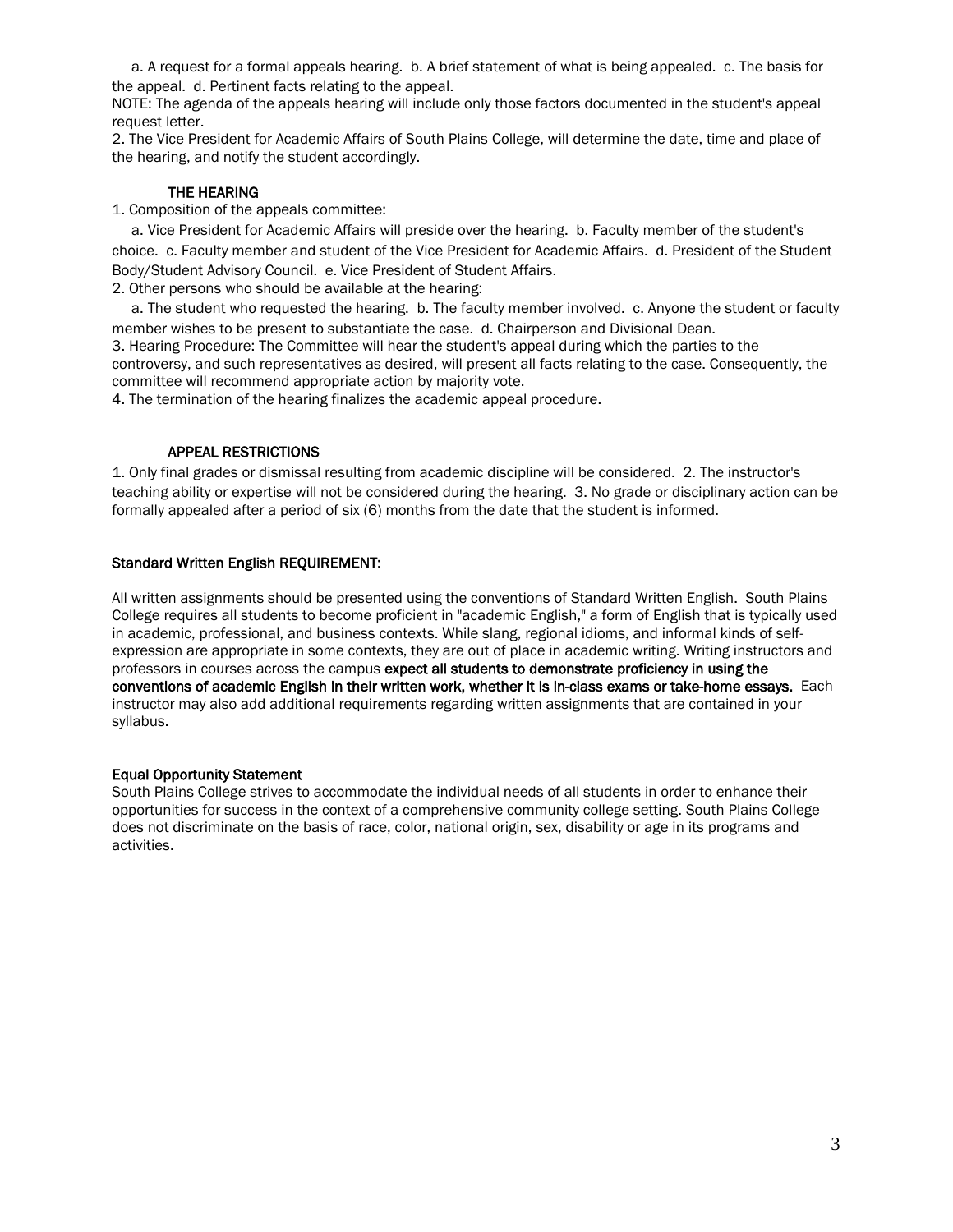# HUMA 2319 AMERICAN MINORITY STUDIES ASST. PROF. NANCY SMITH SUMMER 2017

Instructor: Nancy Smith, Assistant Professor of Anthropology

Office: Reese 405G<br>
Phone: 806.716.403 **Phone:** 806.716.4031<br> **Email:** ensmith@southn nsmith@southplainscollege.edu

**Office Hours:** During Summer II, I will not be in my office regularly. Therefore, if you would like to come in and discuss any assignments, grades, etc, please email me to make an appointment.

#### Required Text: We will be using the American Ethnicity: The Dynamics and Consequences of *Discrimination –*  $7<sup>th</sup>$  *edition*. (see page 1 of syllabus). YOU DO NOT NEED TO PURCHASE THE MATRIX READER FOR THIS CLASS.

Diversity Statement: "In this class, the teacher will establish and support an environment that values and nurtures individual and group differences and encourages engagement and interaction. Understanding and respecting multiple experiences and perspectives will serve to challenge and stimulate all of us to learn about others, about the larger world and about ourselves. By promoting diversity and intellectual exchange, we will not only mirror society as it is, but also model society as it should and can be" (Faculty Handbook 4.1.1.1) - How PERFECT for this class !!

Disabilities Statement: "Students with disabilities, including but not limited to physical, psychiatric, or learning disabilities, who wish to request accommodations in this class should notify the Disability Services Office early in the semester so that the appropriate arrangements may be made. In accordance with federal law, a student requesting accommodations must provide acceptable documentation of his/her disability to the Disability Services Office. For more information, call or visit the Disability Services Office"::

Building 8,– Reese – 716-4675

## THE RULES:

Pages 11-15 of the South Plains Student Guide highlights topics and procedures of Student Conduct and Penalties for

Misconduct. I suggest you read this. Here are the highlights as they fit this class:

Academic Integrity: Cheating of any type is a serious matter and will NOT be tolerated. This includes cheating in any form on tests, quizzes, homeworks, and/or assignments (such as copying someone's exam or assignments), and plagiarism.

According to the South Plains College website,

[http://www.southplainscollege.edu/library/smartstarts/mod6/04-plagiarism.html,](http://www.southplainscollege.edu/library/smartstarts/mod6/04-plagiarism.html) "plagiarism is presenting the words or ideas of someone else as your own without proper acknowledgment of the source. It is okay to use the ideas of other people, but you do need to correctly credit them. When you quote people – or even when you summarize or paraphrase information found in books, articles, or Web pages - you must acknowledge the original author."

(If you do not know/understand what constitutes plagiarism, or if you need further clarification ask me or look it up .. ignorance will not be an excuse.) Do not even THINK ABOUT cheating in any way.

However, if you do and if you are caught the following WILL happen ...

1. You will receive a ZERO on the assignment and we will have a discussion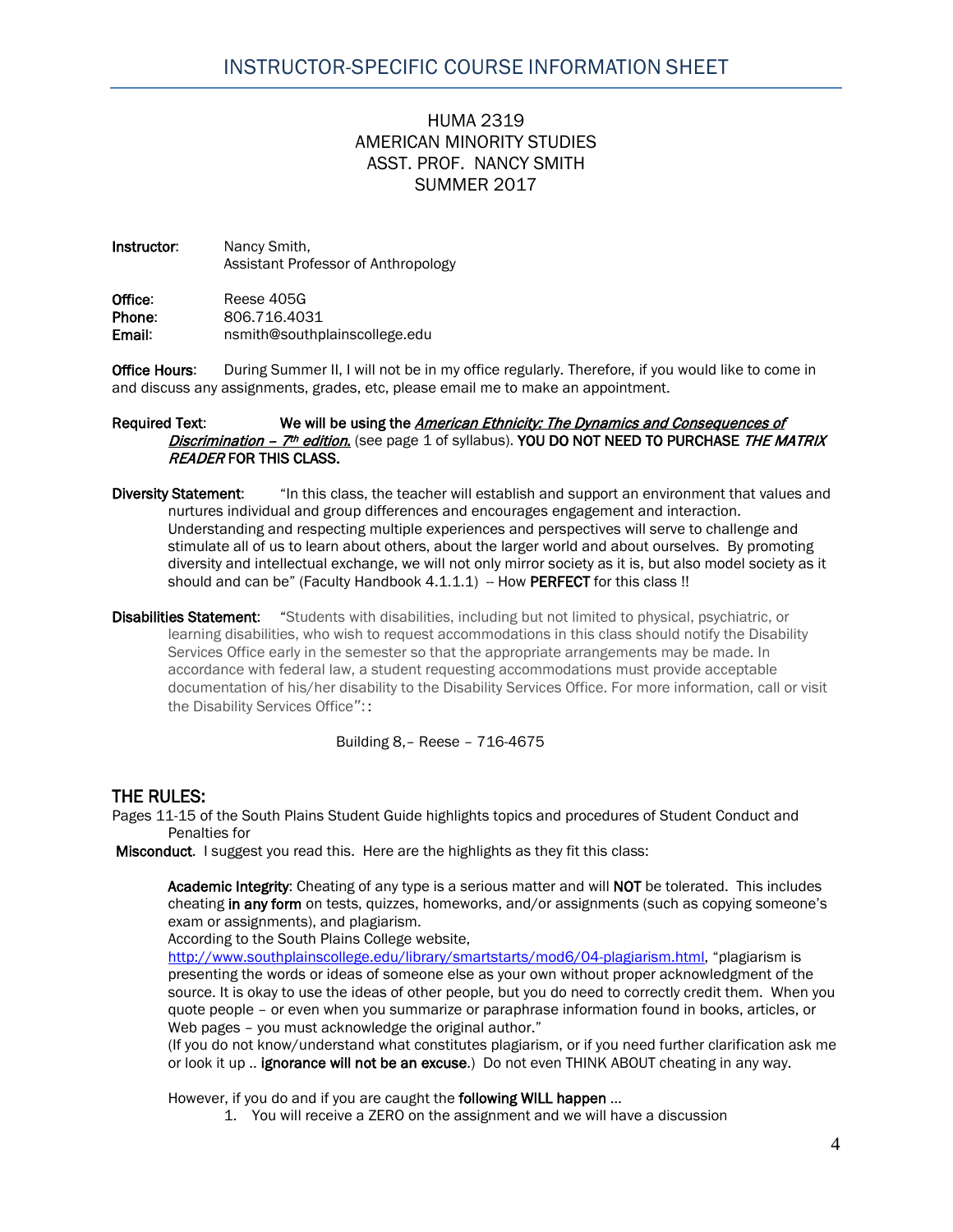- 2. You will be ineligible to receive any extra credit points
- 3. You may be dropped ONE letter grade at the end of the semester
- 4. IF you are caught a second time, you be dropped from the class with an F

THIS HOLDS TRUE FOR ANY ASSIGNMENT – EVEN AN EXTRA CREDIT ASSIGNMENT. Penalization because of plagiarism/cheating is the consequence of YOUR choices and YOUR actions. It is not something I am doing to YOU – it is what YOU are doing to YOU.

This is serious. I am serious. DO NOT DO IT !! Take the low grade for not-knowing/doing the material, rather than the above repercussions for cheating.

Student Behavior: This is college, and I view you as an adult. Please act like one. Be courteous, be respectful, think before you speak. Do not disrupt class. If you are disruptive with your online responses or comments, you may be dropped from the class.

Attendance: Here's how it works in this class:

"Participation" in this online class is mandatory – you must be active. There are numerous assignments which should force you to log-on continuously. I understand that each of you has your own schedule and will be logging-on at different times. That's fine. All that is expected of you is that you GET THE WORK DONE !!

#### I do not accept late work.

Each assignment and discussion has a dictated due DATE and TIME. It is your responsibility to get the work done and submitted to me by the designated time/date. Therefore, since this is a virtual classroom, attendance will be taken according to completion/submission of Discussions, Quizzes, Assignments, and projects.

 If you are unable to log-on or complete your work for any reason, YOU MUST CONTACT ME ASAP! Excuses such as "The network was down," or "I could not figure out how to send the assignment through the assignments function" are not acceptable. In short, plan ahead and do not wait until the last minute to submit your assignments. It is always okay to turn in assignments early although discussion board postings should be done with the calendar schedule.

Administrative Drop Policy: Due to Financial Aid and South Plains College requirements for participation/attendance a student who fails to turn in 3 assignments after the Practice Assignments are due may be dropped with a grade of "X" from the course. Assignments in this context refer to the written chapter assignments as well as test and/or postings to the discussion board.

Courtesy and Respect: I am your instructor, and though I may joke around with you please don't lose sight of the fact that I am still your instructor. So please do not address me with "hey," "yo," etc. Emails must also abide by Standard Written English. Standard Written English, courtesy and respect is expected in all manners of correspondence, and I will do the same. THANKS !!

### THE GRADES:

1. Tests: You will be instructed to take an exam/quiz for most units. These tests are timed and will shut down if you exceed the allotted time. Also, do not try to open another tab on the internet while you are taking the test because that will not be allowed – the computer will shut you down.

- $\circ$  There are NO make-up exams except for EXTREME circumstances which must be discussed with me within ONE DAY of your missed test
- o Do not be late for tests I do not accept late work.
- If you happen to miss a test .. do not fret. A missed test does not equate to Failing the class. It could, if your grades for everything else are poor .. but if you are a good student and do well on everything else, a missed test **should not** lead to a failing grade.
- o The test questions will be randomly selected and will consist of Multiple Choice and True-False.
- $\circ$  When taking quizzes, SAVE your answers to each question as you go along. The computer may time-out and you run the risk of losing your work.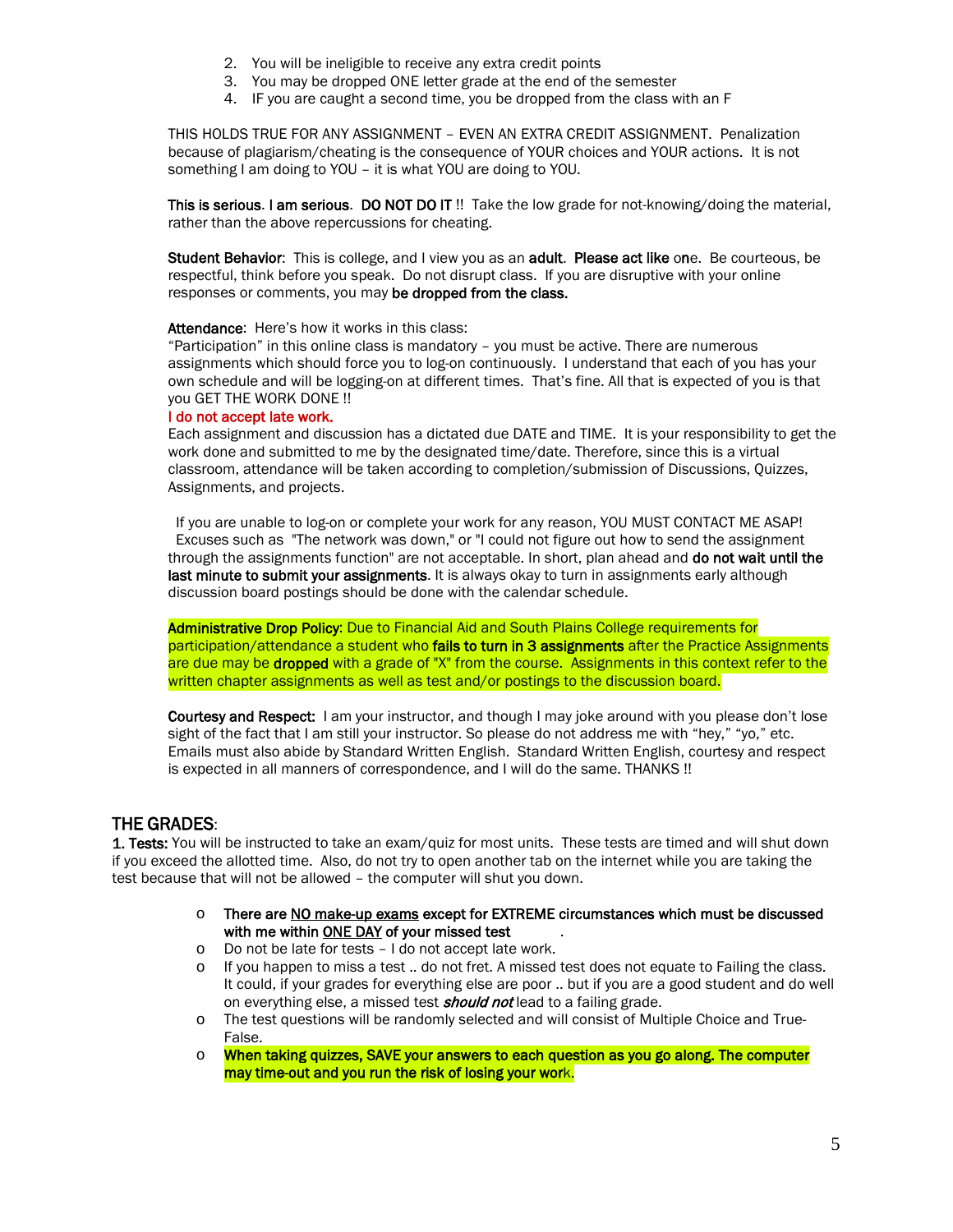2. ASSIGNMENTS & Projects: I do not accept late assignments unless your issue has been discussed with me. Things are due when they are due. Anything not turned in when collected is considered LATE and will not be accepted.

I suggest that the lengthy assignments/projects be typed in Word first and then copy/pasted to the SUBMISSIONS BOX of the assignment on Blackboard. The reason for this is that if you are idle in Blackboard for a certain length of time, it will boot you out; which means that your incomplete work will be lost. That will be very frustrating. So, if you know that you will be working on an assignment or project for a good amount of time, do it in Microsoft Word first.

Please follow these instructions: typed, double spaced, 10-12 font, 1" margins. Standard written English is EXPECTED on all written assignments. NO TEXT ABBREVIATIONS or LINGO. If Standard written English is not illustrated, points WILL BE DEDUCTED.

#### DO NOT SEND ME ANY "attachments." You must use the "SUBMISSIONS BOX" for submitting assignments and projects. There is a "submissions" link for you to click-on and it will open the Submissions Box.

**3. DISCUSSIONS:** Each unit has one or more discussions that require your posts and comments. You must read the instructions carefully for each one. Pay attention to the due dates/times! No late work will be accepted.

 Discussions are used in online courses for you to prove that you "get it;" that you understand the material, that you are reading the material, and that you are proficient enough in it to expand upon it in discussions. This is how face-to-face class interaction is substituted. It is very valuable and REQUIRED for this course.

 Please review the guidelines I have posted on proper "netiquette." Just because we don't see your face and/or hear your voice does not give you a free pass to be rude, crude, or hurtful. The computer is not a veil.

Please refer to the grading rubric I have posted. I will be using it to grade your postings, and there are certain criteria you must fulfill.

### \*\* REGARDLESS OF WHAT THE ASSIGNMENT IS... YOU ARE EXPECTED TO WRITE IN FORMAL GRAMMAR. I WILL NOT ACCEPT ANY TEXT MESSAGING ABBREVIATIONS !! THIS IS A CLASS..NOT A PHONE.... \*\*

Also, for Discussions... I expect you to include terms and definitions from the unit within the context of your answer. You will lose points if I do not see terms and definitions !

Your overall, class grade is compiled in the following way:

Exams = averaged and constitutes 20% of your grade Discussions = averaged and constitutes 40% of your grade Assignments = averaged and constitutes 20% of your grade Project(s) = averaged and constitutes 20% of your grade

Final Grades:  $A = 90$  and above  $B = 80-89$  $C = 70-79$  $D = 60-69$ F – 50 and below (F is the only "failing" grade)

### THE GOOD NEWS:

I am a strong supporter of extra credits! I believe that in order to learn about other cultures/groups, participation and observation in cultural functions outside of the classroom is necessary. This may come in the form of attending public presentations, performances, exhibits, events, or watching videos, TV shows, as well as reading articles/books, text book chapter reviews.

It just needs to pertain to a minority group (or member(s) of) in the United States.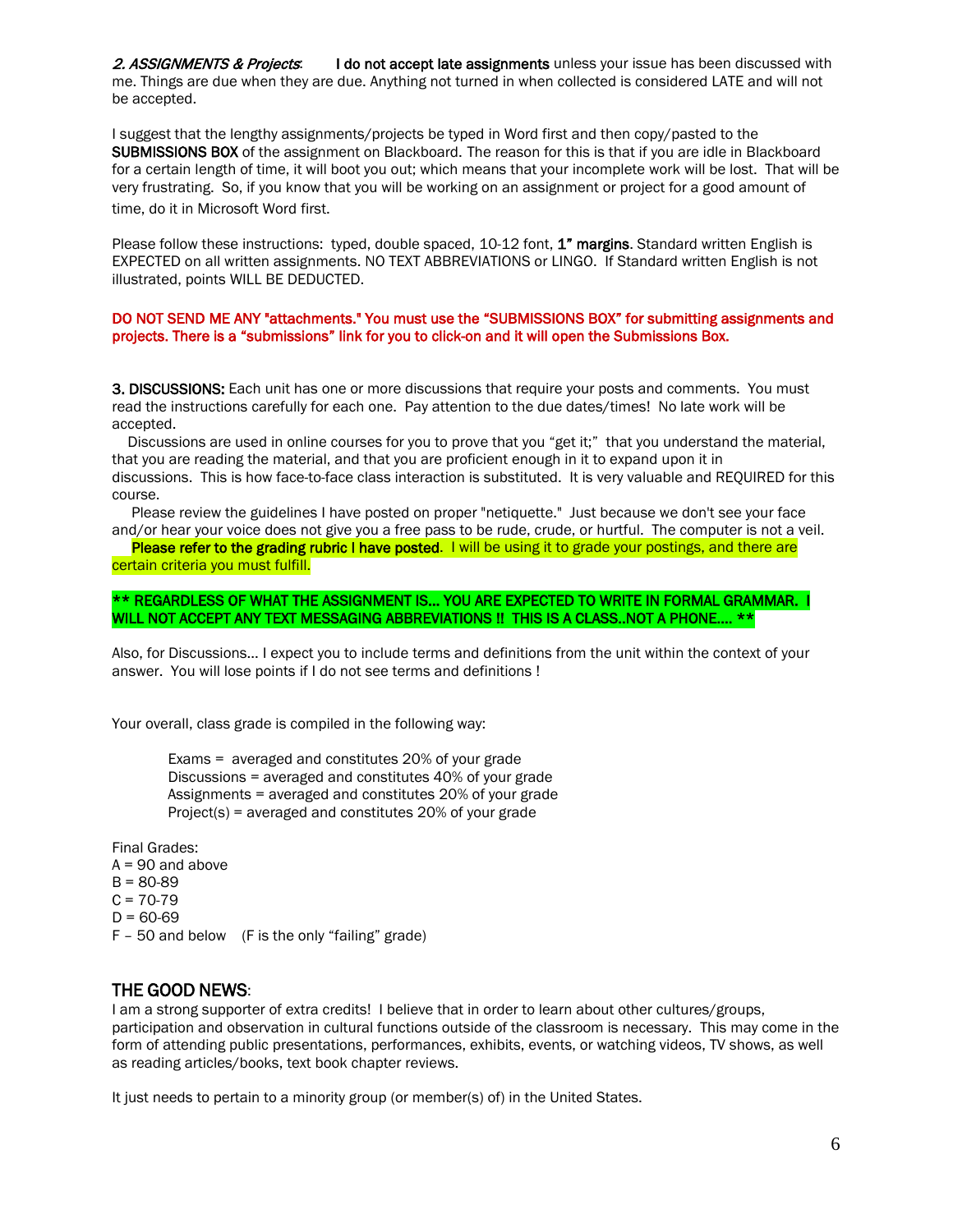I will announce eligible events as they come up, BUT you are not solely limited to these events. Check with me if there is something you want to do or watch. You are encouraged to do extra credit over your ideas.

Extra credit assignments will consist of four parts:

- 1. A review of the event in your own words. (DO NOT PLAGIARIZE) what was "it" about
- 2. How it relates to class. terms/concepts that relate to class (2 or more)
- 3. What it tells you about that minority group what did you learn
- 4. Your personal reflections what did you think about "it?"

\*\* If you report on an article or event, you must include a copy of the article, or a program from the event

All extra credit assignments must be turned-in through email, typed, double spaced, normal  $10/12$  font,  $1$ " margins, and with all four criteria met. Standard Written English must be displayed. If your paper is not formatted as stated, it will be turned back to you ungraded. If completed correctly, handed-in extra credits can earn you 2 points to be added to your final, overall grade. A maximum of 8 points of extra credit will be allotted to be added to your final grade. This is a CHOICE you have .. extra credits are not required.

### \* THE LAST DAY TO TURN IN EXTRA CREDITS IS BY 11:59PM on MONDAY, August 14th

### NOTE:

If EVER you should have any questions, concerns, etc – come and see me or contact me. That is what I am here for .. that is what my office hours are for. I cannot help you if you don't come and talk to me.

### COMPUTER INFORMATION FOR AN ONLINE CLASS:

Blackboard Learn 9.1 is the computer software used to deliver this course. It is essential that you have reliable access to the Internet. It is not necessary to purchase or own your own computer but you should have a backup plan in place should you encounter computer problems. There are open computer labs available to all enrolled SPC students on all campuses. It is also the student's responsibility to have the required computer skills to complete this course. More information on online courses is available at www.southplainscollege.edu/online.

IF YOU SHOULD EVER ENCOUNTER TECHNICAL DIFFICULTIES WITH THE SYSTEM, DO NOT CONTACT ME. YOUR FIRST PHONE CALL SHOULD GO TO 806-716-2180 or emai[l blackboard@southplainscollege.edu](mailto:blackboard@southplainscollege.edu) . OTHER TECHNICAL ASSISTANCE CAN BE FOUND AT BLACKBOARD.COM, AND THE SPC WEBPAGE (THEY HAVE TUTORIALS). You may email to tell me that someone from SPC Blackboard assistance is helping you, but do not call me for Technical/Computer related questions. I am not the expert on that. I can help you on ASSIGNMENT and COURSE CONTENT questions ... not the "system" questions.

Most Web educational experience will require the use of several additional browser plug-ins. The following list is a list of software that you will probably need to download for this class. It is very highly recommended that you have an anti-virus program on your computer. You may also need Adobe Acrobat for several readings and a multimedia player such as Windows Media Player. \*\* Some students have noted problems watching videos on their Apple/Mac devices – FYI \*\*

#### MINIMUM Software requirements:

Microsoft Word, WordPerfect, or another word processing program capable of saving files in RTF (Rich Text Format).

Web Browser – Firefox or Google Chrorme is recommended (this is a free downloadable program) - If you plan on using a browser supplied by your Internet service provider (for example, AOL or WebTV) make sure it is the most recent version. We cannot guarantee that all course features will function in all browsers. Your course may require special (free) plug-ins to access Streaming Media, PDF files, or other web components.

Antivirus software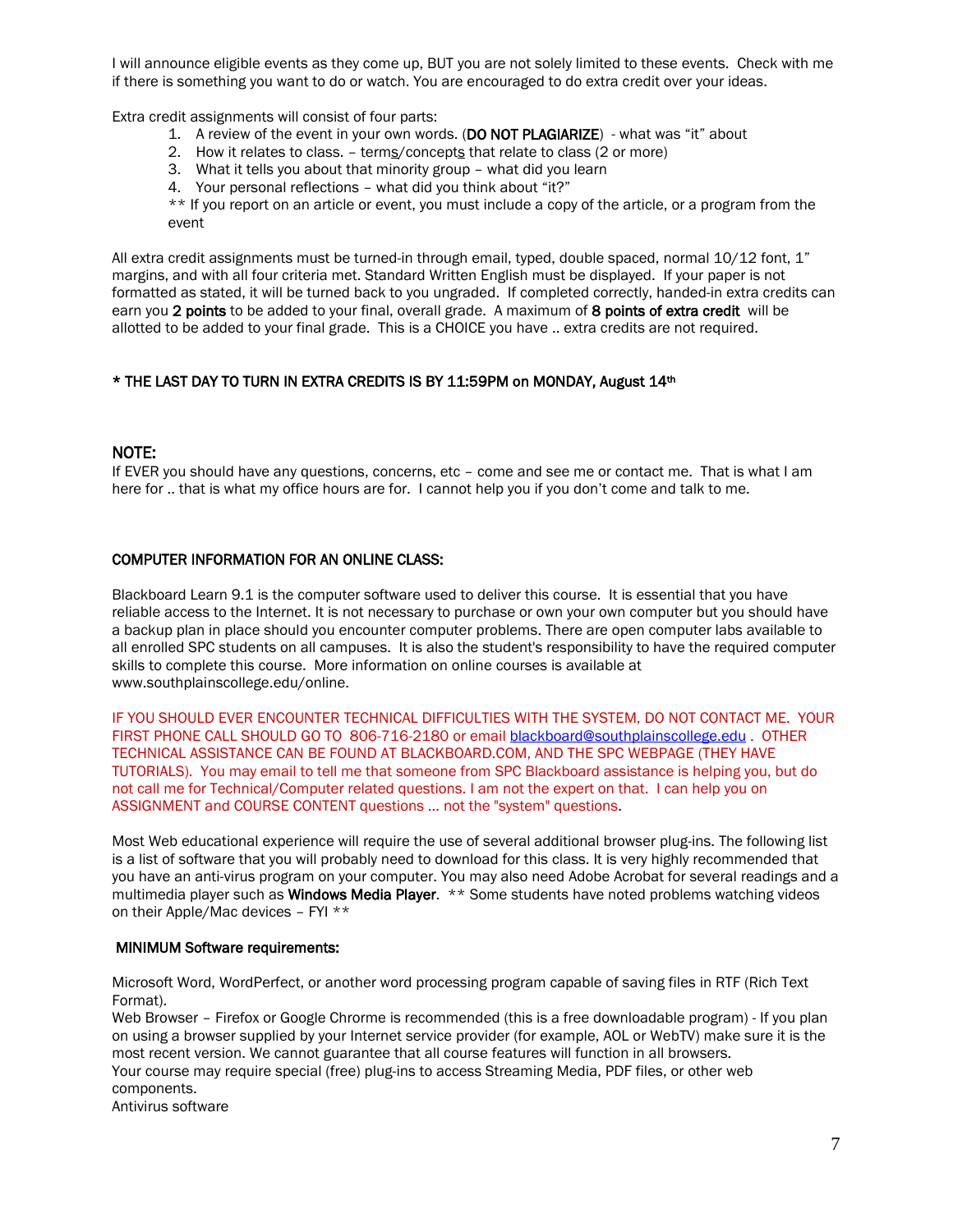\*\* YOU WILL ALSO NEED TO DOWNLOAD "RESPONDUS LOCKDOWN BROWSER" -- you will not be able to take any tests if you do not do this. Do do this, go on the SPC website and log in to your MySPC. Click on the following: .... "Students" ..... "Distance Education" ..... then on the right hand side of the page you will see a box marked Respondus Lockdown Browser. Click on the "Download" link.

Other Software you will need:

- RealNetworks RealOne Player
- Adobe Acrobat Reader
- Apple Quicktime Media Player
- Windows Media Player
- More computer requirements:

Since this course are entirely online, participants are expected to have at least an elementary knowledge of their microcomputer operating system and basic knowledge of software and tools such as a word processor, email, an Internet browser, and search engines.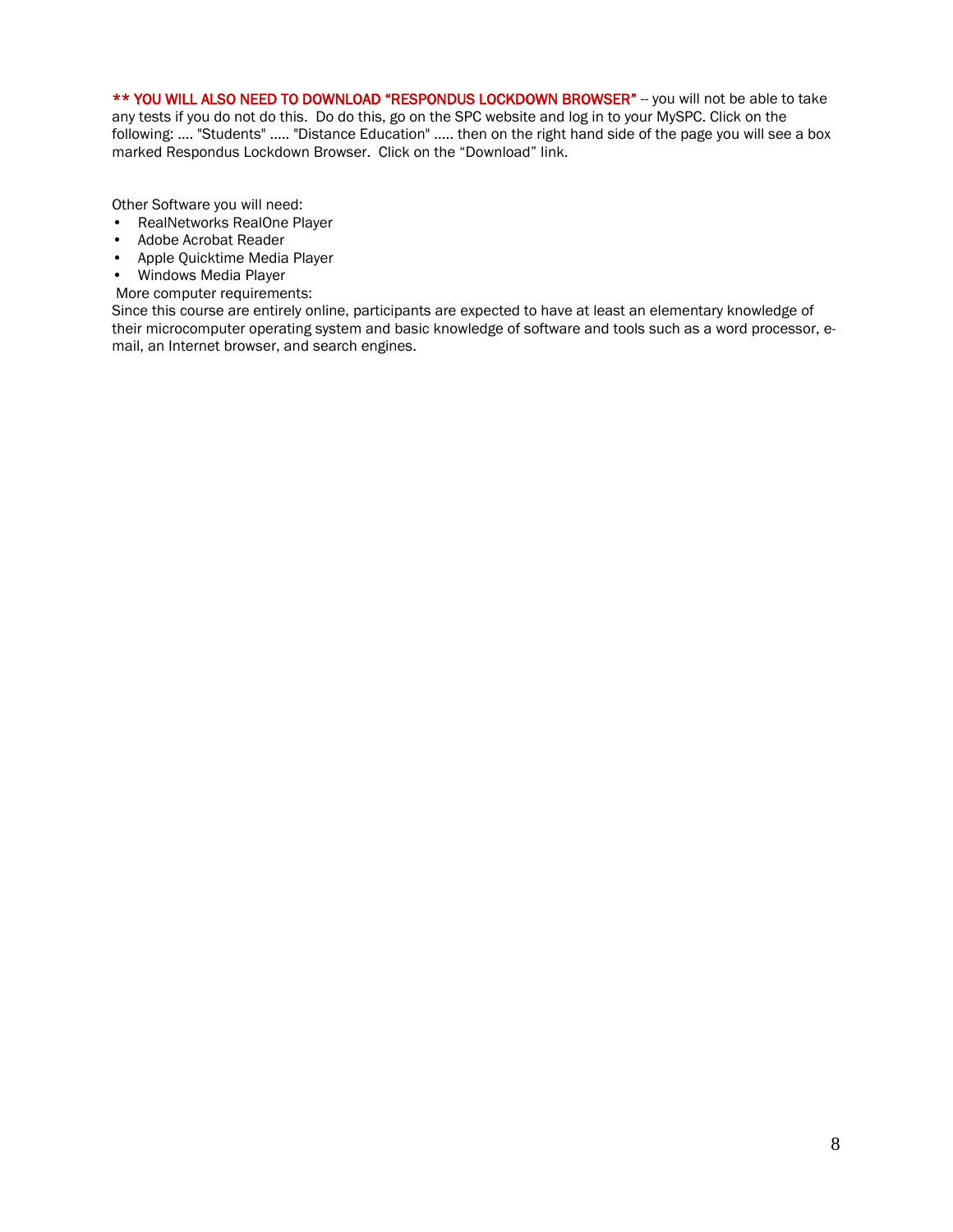### • SEMESTER SCHEDULE - Summer online classes are INTENSE and Time MANAGEMENT is a MUST

Following is the schedule for this Summer 2017 Semester. PRINT THIS OUT AND REFER TO IT OFTEN!

For the Summer, I will open all "UNITS" AFTER the graded practice assignments are due and completed. You may work ahead – BUT you must adhere to all DUE DATES and TIMES given.

Each ITEM within Units has a specific due date and time. Please read all instructions carefully in the Units and note when each PARTICULAR ITEM is due. Also, each ITEM's Due DATE and TIME is clearly marked on the Jpeg Calendar I have provided. I HIGHLY SUGGEST you find it, PRINT THIS OFF and refer to it DAILY.

• PRACTICE: Syllabus Contract, Syllabus Quiz, and Practice Assignment and Discussion (In "Let's Practice" tab) are all due Mon, July 17, 11:59PM.

• UNIT 1 (No textbook reading) - Intro and Cornerstone Info of American Minority Studies-Open Mon, July 17, 8:00AM – Wed, July 19, 11:59PM – Coursework includes reading posted class lecture information, doing an assignment, and participating in Discussion postings. ALL ITEMS HAVE SEPARATE DUE DATES AND DUE TIMES BEFORE THE UNIT CLOSES.

• UNIT 2 (Textbook Ch.1) – Ethnicity and Ethnic Relations – Open Mon, July 17, 8:00AM – Fri, July 21, 11:59PM – Coursework includes reading Chapter 1, reading posted class lecture information, participating in Discussion postings, completing an assignment, and taking a test. ALL ITEMS HAVE SEPARATE DUE DATES AND DUE TIMES BEFORE THE UNIT CLOSES.

• UNIT 3 (Textbook Ch. 2) – Explaining Ethnic Relations – Open Mon, July 17, 8:00AM – Tues, July 25 , 11:59PM – Coursework includes reading Chapter 2, reading posted class lecture information, completing assignments, and participating in Discussion postings. ALL ITEMS HAVE SEPARATE DUE DATES AND DUE TIMES BEFORE THE UNIT CLOSES.

• UNIT 4 (Textbook Ch. 4) – White Ethnic Americans – Open Mon, July 17, 8:00AM – Thurs, July 27, 11:59PM – Coursework includes reading Chapter 4 , reading posted class lecture information, and completing assignments. ALL ITEMS HAVE SEPARATE DUE DATES AND DUE TIMES BEFORE THE UNIT CLOSES.

• UNIT 5 (Textbook Ch. 8) – Asian and Pacific Island Americans – Open Mon, July 17, 8:00AM – Tues, Aug 1, 11:59PM – Coursework includes reading Chapter 8, reading posted class lecture information, doing assignments, completing discussions, and taking a test. ALL ITEMS HAVE SEPARATE DUE DATES AND DUE TIMES BEFORE THE UNIT CLOSES.

• UNIT 6 (Textbook Ch. 5) – African Americans – Open Mon, July 17, 8:00AM – Fri, Aug 4, 11:59PM – Coursework includes reading Chapter 5 reading posted class lecture information, completing assignments, completing discussions, and taking a test. ALL ITEMS HAVE SEPARATE DUE DATES AND DUE TIMES BEFORE THE UNIT CLOSES.

• UNIT 7 (Textbook Ch. 6) – Native Americans – Open Mon, July 17, 8:00AM – Tues, Aug 8, 11:59PM – Coursework includes reading Chapter 6, reading posted class lecture information, submitting assignments, participating in Discussion postings, and taking a test. ALL ITEMS HAVE SEPARATE DUE DATES AND DUE TIMES BEFORE THE UNIT CLOSES.

• UNIT 8 (No textbook reading) – Open Mon, July 17, 8:00AM – Wed, Aug 2, 11:59PM – Coursework includes reading posted class lecture information, watching videoclips, and completing video assignments. ALL ITEMS HAVE SEPARATE DUE DATES AND DUE TIMES BEFORE THE UNIT CLOSES.

• UNIT 9 (No textbook reading) – Open Mon, July 17, 8:00AM – Fri, Aug 11, 11:59PM – Coursework includes reading posted class lecture information, reading an article, submitting a reading assignment, and participating in Discussion postings. ALL ITEMS HAVE SEPARATE DUE DATES AND DUE TIMES BEFORE THE UNIT CLOSES.

• UNIT 10 – N/A for Summer II